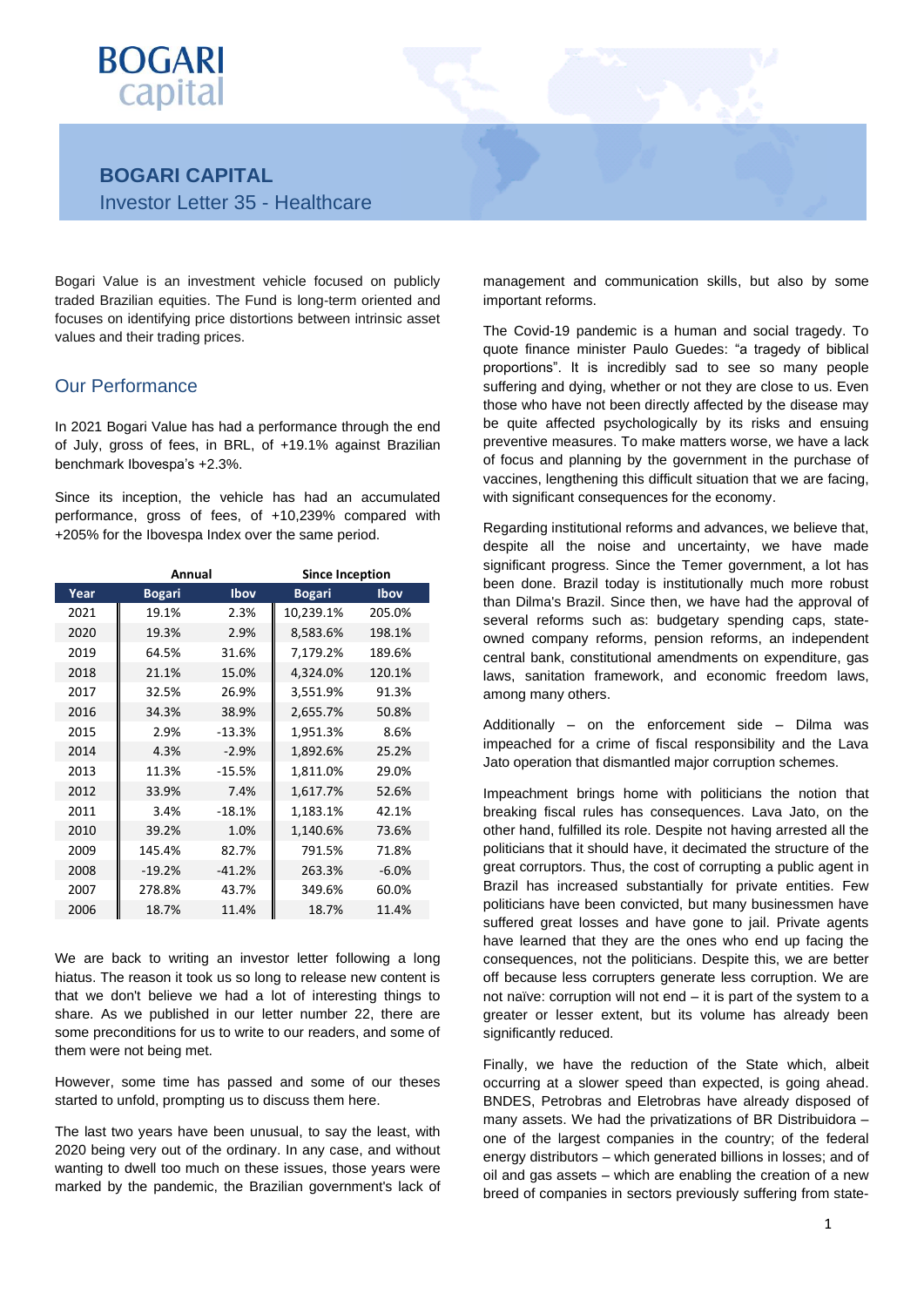induced paralysis. In addition, the new gas and sanitation regulatory frameworks will stimulate the sale of other stateowned companies.

It is also worth mentioning the structural changes with the intense and definitive arrival of the digital revolution in Brazilian companies, and the leap in the development of the capital market in terms of dynamism and liquidity. Both advances bring significant benefits to society and in particular to entrepreneurs and managers who cultivate efficient business models. The beauty of what happens today is that there is no lack of capital for good projects, traditional or innovative, and the State is not the driver of this process. In short, we are making progress in spite of the State.

Finally, it is possible to see the situation in Brazil as either a glass half full or half empty. We prefer to hold a more positive view. We are not saying that the size of the debt is not worrying, that radicalism and political polarization are not bad. We are just saying that the country is no longer the same, having evolved in recent years and there is much to be done in the business world.

# Portfolio

As mentioned in our previous letters, many companies came out stronger from the last crisis, as they cut costs and optimized their internal structures. The competitive environment is more benign, as many companies have not survived or have not gone digital. And many interesting new investment cases have come to market in recent years, allowing exposure in more dynamic and growing sectors.

In this context, we are very excited about our portfolio. Our companies are expected to present good operating results in the coming years. And, in general, our portfolio has good price levels and, consequently, good prospective returns.

Our main investment cases performed more or less as expected in operational terms, despite the pandemic. As a result, most of them have seen their share prices appreciate over that period.

Banco Inter went from 500,000 clients in the IPO to 10 million, adding new business lines with great success. Cosan group concluded its long-awaited restructuring, with a major operational improvement in each of its businesses and good growth prospects for the coming years. Intermédica continued to grow strongly and recently announced its merger with Hapvida, an event we had been expecting since its IPO. Eneva continued an incredible process of expanding its business, culminating with the recent acquisition of Polo Urucu. In short, our cases have developed well and we believe they will continue to do so.

As we always like to point out in our investor letters, our portfolio remains adequately diversified. The largest holding makes up around 11% of the Fund's assets, while the top 5 positions combined account for around 33%. Liquidity is high: we are able to convert over 90% of the Fund into cash within 13 days. We continue to hold quality assets, at adequate prices and with good prospects for the coming years. Additionally, we believe we are prepared to take advantage of any possible devaluation in the Brazilian equity markets.

# **Healthcare**

## **Introduction**

Healthcare is a popular topic worldwide. It is present in political debates, news and in the daily life of the population, it is an area of strong induction of economic and social development. As an investment theme, we pay special attention to the sector's resilience and its growth potential. According to data from the World Health Organization (WHO), annual health expenditure represents around 10% of global GDP, with higher-than-average growth rates and with governments as its main financiers.

However, in Brazil, although the Constitution guarantees healthcare for all as a duty of the State, the percentage of private spending exceeds that of the public. The private sector effectively plugs the supply deficiencies of the State. Between 2010 and 2019 there were almost 7 decommissioned hospital beds per day. In the same period, the rate of beds per thousand inhabitants in Brazil fell below 2, while the index recommended by the WHO is between 3 and 5 beds. As a reference, developed countries like Japan and Germany have 13 and 8 beds per thousand inhabitants, respectively.

The challenge increases when we take into account the demographic profile of Brazilians for the coming decades. An increasingly older population will mean significantly increased demand for health services. Therefore, we evidently need private sector investments in order to supplement public healthcare. And here we find interesting business models.

#### **Long-term Vectors**

As long-term investors, we seek to understand the major trends in the sectors in which we invest. Specifically in healthcare, there are two important vectors for the future. The first is the change in Brazilian demographics, with an increase in life expectancy and an aging population. The second is the low penetration of private healthcare.

The life expectancy of Brazilians has been increasing for decades. In 1940, for example, the life expectancy of a Brazilian at birth was 45 years. Today, it stands at around 77 years.

In 1998, our country had 13 million Brazilians aged 60 or over, which represented 8% of the population at the time. With increasing life expectancy, that number in 2018 more than doubled to 28 million, representing 13% of the total. And, according to estimates, in 20 years that number will exceed 50 million. In other words, more than 20% of the Brazilian population will be over 60 years old. The population is getting older.

With a higher average age and living longer, the demand for healthcare products and services tends to increase significantly. Statistics show that a 60-year-old healthcare plan beneficiary makes twice as many doctor visits, three times as many exams and generates at least three times more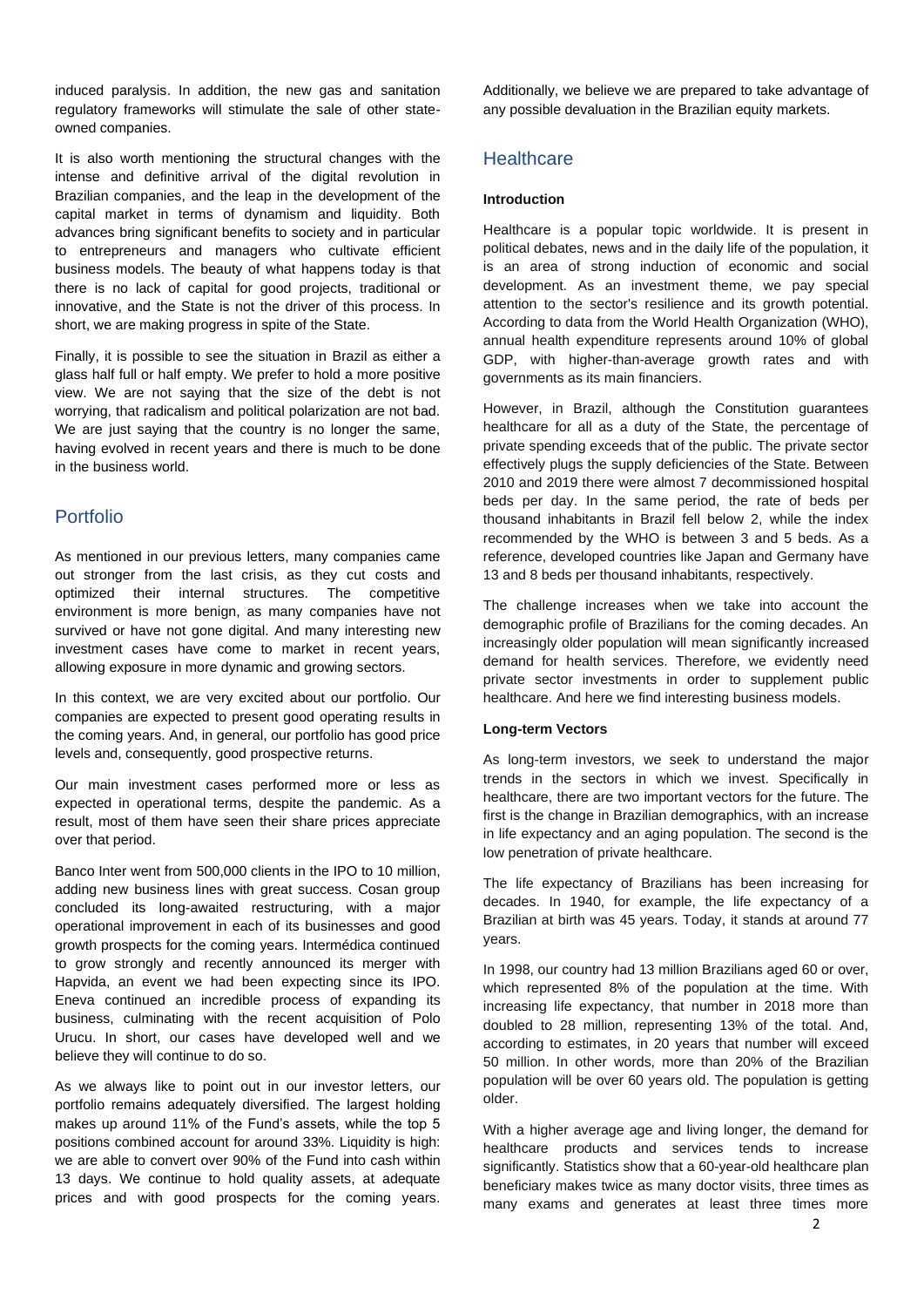hospitalization expenses than a beneficiary aged up to 23 years old. The annual healthcare expenditure per capita for an elderly person can be five to ten times greater than that of a young adult aged 23 years.

Brazil's population is increasingly aging, living longer and requiring ever increasing healthcare spending.

In Brazil, we are approximately 210 million inhabitants and 47 million health insurance users – a 22% penetration rate. In other words, 8 out of 10 Brazilians do not have a private plan and rely on access to the public health system.

Even though we have a wide public health network that serves a large part of the population, frequent surveys with consumers from different regions of the country indicate that health insurance appears as one of the three main aspirations of consumers. Among the main reasons for hiring a private health plan are (i) the precariousness of public healthcare and (ii) the perception of security and support in relation to the quality of the service provided. In general, consumers are satisfied with the services provided by private plans, recommending them to friends and family. On the other hand, private healthcare is one of the greatest aspirations of those who do not have it.

Thus, we have a sector with great growth potential, due to both the aging of the population and low penetration, in which the private service is highly desired by those who do not have access to it.

### **The Supplementary Healthcare Chain in Brazil: A Retrospective Analysis**

The current regulatory framework for the healthcare sector began to be structured in the late 1990s. Law No. 9,656 of 1998 established rules, standards, rights and duties for private healthcare plans and their beneficiaries. Additionally, Law No. 9,661 of 2000 created the National Health Agency (ANS), responsible for regulating and ensuring the functioning of this sector, which stands at 30 million beneficiaries and over than 1,400 health operators as at the beginning of this decade.

In general, healthcare plans can be divided according to the type of contract: individual or collective. Individual plans are contracted directly by the beneficiary, while collective ones are not. These can be corporate – when there is an employment relationship with the legal entity contracting the plan – or affinity, when contracting occurs through unions or professional associations. Employers and beneficiaries disburse monthly premiums to operators in order to gain access to the use of various service providers such as hospitals, medical clinics, laboratories, etc.

Driven by economic growth and new job generation, the number of beneficiaries jumped from 30 million in the 2000s to close to 50 million in 2015. The corporate segment accounted for most of the growth, while individual plans were practically stagnant.

The great disparity in the growth rate of each segment was due to the fact that there is an important regulatory difference: while the collective plans have price increases negotiated between the parties, according to the variation in their costs and expenses, the individual plans have price increases capped by the ANS. From 2009 to 2019, while the increase in operators' accumulated expenses tripled, price increases authorized for individual plans were significantly below that. With this mismatch, we have loss-making individual plan portfolios and a total disincentive to market such plans. As a consequence, few of the main operators and insurers in the country sell this type of plan and the market focuses on the sale of collective plans.

### **Current Model: Signs of Exhaustion and Course Correction**

Of the 1,400 health insurance companies in existence in 2000, almost half disappeared. Today, there are just over 700, several of which are in a financially fragile condition.

Two factors explain this trend. The first is cultural: there is indiscriminate use of the system with little primary care. In Brazil, curative and specialized healthcare predominates over preventive care.

The second is medical inflation, which increases the price of the plan and is a consequence of the incorporation of new treatments and technologies, the lack of management and coordination of healthcare, low productivity and, probably, the formalization of the sector in recent years – which started to pay more taxes.

The existing remuneration model throughout the healthcare sector chain is a relevant aggravating factor, as it incentivizes waste. Traditionally, there are two payment models for providers: the fee-for-service, which pays for each service provided by volume and the fee-for-value model, whose payments are for prospective analysis, resolution and assessment of the patient's clinical outcome. That is, a fixed amount is paid to effectively and quickly solve the patient's problem.

In Brazil, fee-for-service still prevails. In the vast majority of cases, the healthcare provider works as a paying source, reimbursing the entire network of accredited providers which – in general – favors and remunerates the volume of services provided. Quality, resolution or clinical outcome are not key remuneration variables. There is a perverse dynamic of incentives: healthcare professionals are paid more according to the volume of consultations and exams performed. Laboratories, clinics and hospitals tend to earn more according to the volume and complexity of the procedures. It is the frequency that pays the installed asset base, in a game where the more use the better.

With high inflation and uncontrolled use of the system, operators have been forced to readjust the monthly fees of the plans by 15% to 20% per year, in recent years. With that, the price of the health plans doubled in a short time and became a very relevant expense for families and companies. With the worsening economic situation and the escalation of unemployment in the last Dilma government, health insurance became a luxury item in the Brazilian consumer basket and the sad reality was that more than 3 million beneficiaries left the supplementary healthcare system and returned to the public network.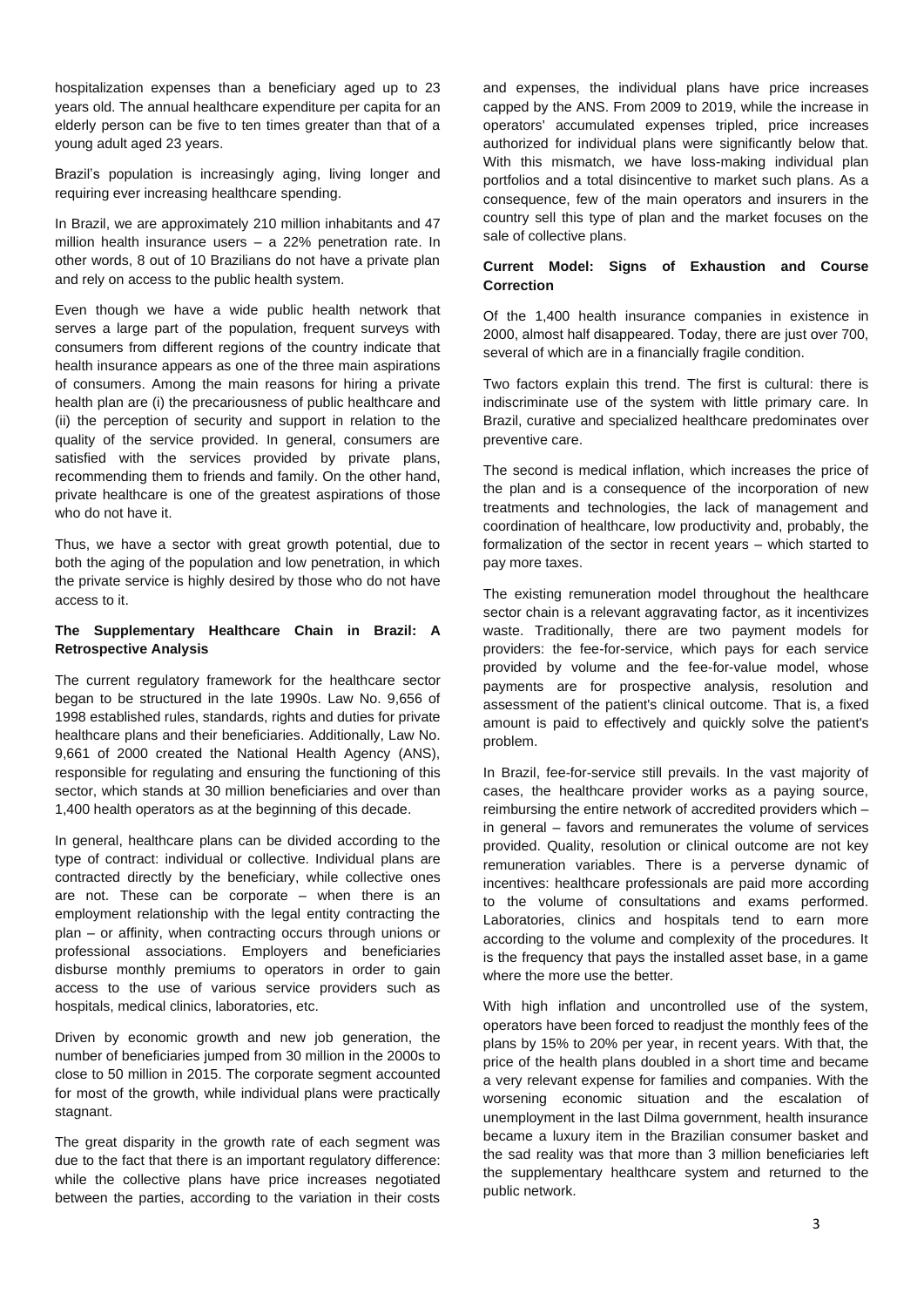The good news is that complex systems naturally feed back. The sector itself, identifying the distortions and the unhealthy prognosis, began to adjust, looking for various alternatives to reduce costs.

SulAmérica Group invested in the management and coordination of the entire patient's journey, in primary care, in the home physician initiative and focused on managing the direct purchase of hospital materials and medicines. Bradesco Saúde Group launched a second medical opinion program, motivated by the belief that many highly complex procedures are unnecessary.

Several insurers introduced negotiations for service packages and global daily rates, ending incentives to waste and aligning the service provider to solve the patient's problem efficiently, quickly and decisively.

Vertical operators, discussed below, also had to gain more efficiency. Hapvida, which has high verticalization rates, intensified this process: it internalized laundry, telemarketing and IT. Intermédica increased the verticalization process in clinical and imaging exams.

All of these movements were aimed at increasing efficiency, reducing costs, bringing operators closer to service providers and users, and sharing risk across the entire chain.

#### **Winning Models**

#### Verticalized Healthcare Operators

The great difference between a health plan with a traditional approach and a vertical one is the alignment of interests throughout the chain.

As previously stated, in the traditional approach  $-$  in most cases – the healthcare operator works as a paying source, reimbursing the entire network of accredited providers. As the payment is made by quantity consumed, the system encourages a greater use of resources, stimulating waste. This model does not consider quality, resolution or clinical outcome.

In a vertically integrated model, most of the asset structure is owned by the operator: hospitals, clinics, laboratories and healthcare professionals. These are fixed costs of the operator whose purpose is to solve the patient's ailment for the lowest possible cost.

The vertical model has a lower cost, as both the use of each factor and its average cost are lower. Having the medical file digitalized from the beneficiary base, the vertical operator is able to develop optimized protocols for each type of procedure. Once standardized, these procedures are applied throughout its network. This optimization model generates very relevant efficiency gains, since it has the principle of curing the patient in less time and with the least possible use of resources, based on the track record of treatments. Thus, it avoids waste and makes better use of the operator's assets. In addition, this standardization allows for gains of scale in the acquisition of supplies.

The lower use of factors and their lower average acquisition price generate a huge advantage for verticalized operators

when compared to non-verticalized operators. Greater efficiency and control of expenses translate into lower price increases, more affordable prices and higher margins. As a consequence, verticalized companies have had an important evolution in their market share in recent years. This trend is expected to continue for many years to come.

#### Hospitals

Hospitals have been major beneficiaries of this misalignment system over the past two decades. They ended up taking advantage of the growing demand for healthcare services from non-verticalized operators ("NV"), managing to pass on their costs through the fee-for-service system.

However, with medical inflation, NV had to significantly raise their prices, losing competitiveness. People and companies started looking for cheaper alternatives, downgrading plans, reducing coverage and – ultimately – not being served by the private healthcare system anymore. The verticalized model – which is more competitive and uses little third-party hospital services – gained share.

This cost pressure reduced the profitability of NV, forcing many of them out of the market and generating a strong consolidation in the sector. In turn, hospitals ended up being forced to revise their charging model, giving more predictable and aligned alternatives to help NVs in gaining efficiency and, consequently, gaining more commercial competitiveness. With that, came the emergence of procedure packages, in which the operator pays a specific price for the hospital to solve the customer's problem, regardless of the use of resources.

Nowadays we see the main hospital groups generate over 50% of their revenues from payment methods other than feefor-service.

The use of these new models is a great advance, but it does not solve all the problems of the system. There are relevant differences between groups of hospitals in the country. Few are sophisticated enough to work that way and, even if they are, they lack necessary scale to succeed.

A large group such as Rede D'Or is one of the main consolidators in the sector. Sophisticated and efficient, it has a level of scale much higher than the other players in the market, approximately 9 thousand beds versus 3 thousand beds for the runner-up. Small hospitals with no scale, on the other hand, have struggled and are likely to be sold to larger, more capitalized groups.

#### **Other Models**

### Non-Verticalized Operators/Insurers

As previously explained, insurers and non-verticalized operators have been under a lot of pressure in recent years. In addition to the difficulty of gaining efficiency and scale, some still suffer from loss-making portfolios comprised of old individual plans.

The equation here is complex and there is no easy solution. The improvement involves focusing on primary care, with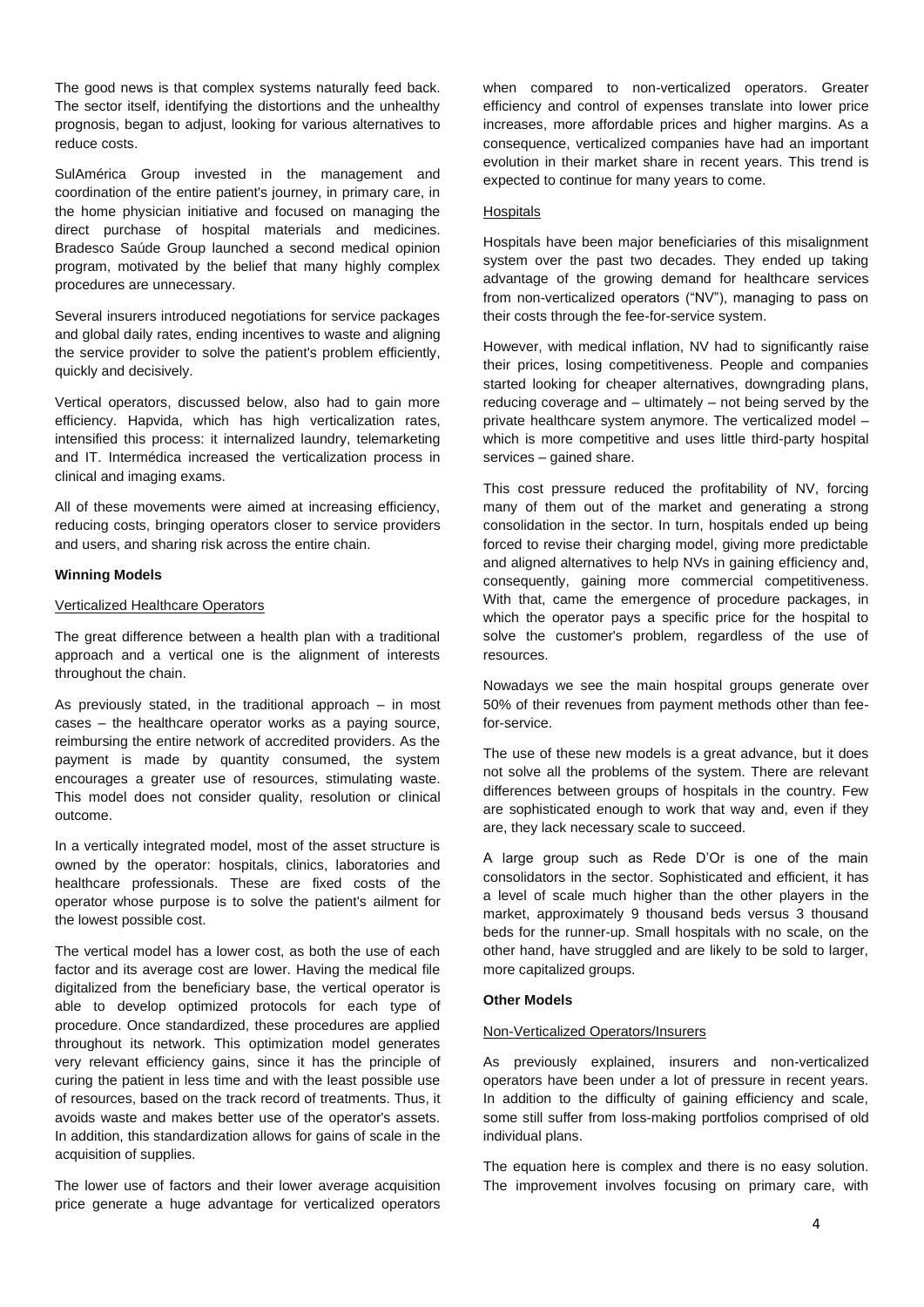quality-of-life programs, monitoring of critical patients and better referral of patients who really need surgical procedures.

In addition to the change that has already taken place for billing models other than fee-for-service – which provide greater predictability and better align hospitals – there are attempts at "virtual verticalization". For example, partnerships with hospitals where payers ensure a large volume in exchange for lower procedure costs. This type of partnership, if well designed, can bring benefits to both parties, better aligning interests.

Another initiative that has taken place is the creation of restricted or regional health plans. This makes costs more controlled, allowing the price to be charged in the plan to be lower, increasing affordability.

The application of technology in general – and telemedicine in particular – is helping the system gain efficiency. The first experiences have been very positive, with the solution of most cases in the online consultation itself. Possibly everyone will benefit from this effect, helping to reduce the use of the system and controlling medical inflation somewhat.

Healthcare operator startups can be successful if they manage to follow the verticalized path. Starting from a proprietary electronic medical record, which allows them to have the entire base of use of their beneficiaries. This information can help them to create their own protocols, generating a more efficient system. However, we believe that, in order to be competitive, they will have to further verticalize, controlling the entire service chain, similar to what vertical operators do.

These are some attempts to improve the profitability and competitiveness of NV. However, they should continue to face more challenges, due to their lack of control over the chain.

Finally, we understand that for the high-income segment these operators are a good solution. For a customer who wants to choose their service providers, these operators will continue to be important. However, this type of more premium service serves only a small portion of the population, who have the income to pay for this type of service, albeit at increasingly higher prices.

## Unimeds

Unimeds are a separate chapter and have been the biggest market donors in recent years. They are cooperatives, where doctors come together to provide a healthcare plan and themselves take care of patients. There is not a single Unimed, although they all use the same brand. The operated models can also be different, as some are partially verticalized, having their own hospitals and emergency services.

However, there is not necessarily a vision of profit in the cooperative – and consequently of efficiency – because often what drives doctors is having access to patients (beneficiaries of Unimeds health plans). With this misalignment, several Unimeds have had serious management issues in recent years. In some cases, doctors had to invest capital in the cooperative, in others they could not resist and ended up selling their portfolios or leaving the market. There are cases of good management, but they are exceptions.

As a result, in general, Unimeds lost a lot of market share in the country, especially in large centers where competition is stronger. In the interior – due to the lack of competition and due to the difficulty of the largest operators to penetrate – they still have a relevant role. However, it is difficult to envision a scenario in which cooperatives gain efficiency and, therefore, should continue to be market share donors for the most professionalized groups.

#### **What We Like**

We like verticalized operators very much. We have been Intermédica's investors since its IPO, as we always believed that the verticalized model has a very important competitive advantage. We always believed that the merger with Hapvida made sense, because that way we would have a company capable of offering a competitive national solution to its customers. The inexistence of a solution with suitable costs and national presence has always been a problem for corporate clients operating across several states, as require demand several providers for the same service. This increases the complexity of managing the contracting of services and generates a loss of business scale for the customer, since fewer lives are negotiated with each operator.

Finally, we understand that a unified Hapvida / Intermédica fulfills an important social role, as it occupies space in the provision of medical services for a share of the population that is not being suitably well served by the State, and at a very competitive price. This new company will have many years of high-quality growth.

We also like the Rede D'Or: a combination of strategic assets in the main urban centers, very efficient and very well managed. We have been following the company closely for a long time and we believe it will continue to grow efficiently for at least another 10 years.

Finally, we conclude our letter with hopes that the population will be vaccinated as soon as possible, therefore reducing the number of deaths attempting to regain "normality". Take care of your families and those close to you. We shall speak again when this sad situation has passed.

Thank you for your trust.